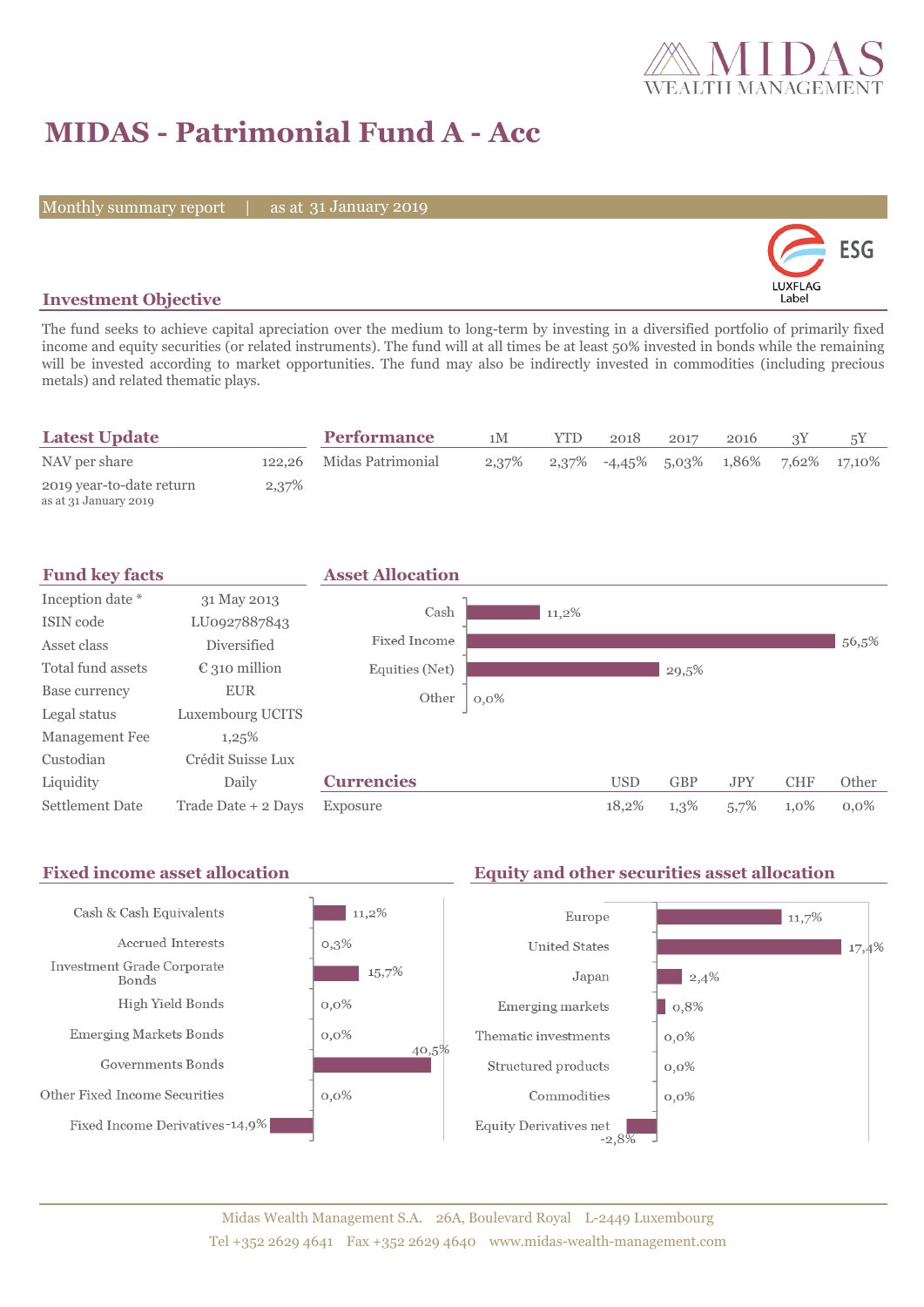

# **MIDAS - Patrimonial Fund A - Acc**

Monthly summary report | as at 31 January 2019

| Top 10 fixed income holdings            | <b>YTM</b> | Rating     | Weight  | <b>Fixed income rating breakdown</b> |
|-----------------------------------------|------------|------------|---------|--------------------------------------|
| DEUTSCHLAND REP : DBR o 1/2 08/15/27    | $0.0\%$    | AAA        | 5,4%    |                                      |
| NETHERLANDS GOVT: NETHER 0 3/4 07       | $0,3\%$    | AAA        | 3,4%    | AAA<br>33,0%                         |
| BOTS: BOTS $\sigma$ 05/31/19            | $-0.1%$    | <b>BBB</b> | $3,2\%$ | AA<br>15,7%                          |
| EUROPEAN INVT BK : EIB o $3/8$ o7/16/25 | 0,2%       | AAA        | 2,6%    | $9,3\%$<br>А                         |
| AGENCE FRANCAISE : AGFRNC 0 1/8 11/1.   | 0,1%       | AA         | 2,6%    | <b>BBB</b><br>33,7%                  |
| HELLENIC T-BILL : GTB 0 04/05/19        | 0,7%       | B          | 2,6%    | <b>BB</b><br>$0,0\%$                 |
| BTPS: BTPS 2 02/01/28                   | 2,6%       | <b>BBB</b> | 2,3%    | B<br>4,6%                            |
| DEUTSCHLAND REP: DBR 11/4 08/15/48      | 0,8%       | AAA        | $2,0\%$ | CCC<br>$0.0\%$                       |
| ALLIANDER: ALLRNV 07/8 04/22/26         | 0,6%       | AA-        | $2,0\%$ | <b>NR</b><br>3,8%                    |
| SPANISH GOV'T: SPGB 1.6 04/30/25        | 0,6%       | $BBB+$     | 1,8%    |                                      |

| Top 10 equity holdings       | Sector                     | Weight | <b>Equity sector breakdown</b> |           |  |  |
|------------------------------|----------------------------|--------|--------------------------------|-----------|--|--|
| VISA INC                     | Information Technolog 0,8% |        | Consumer Discretionary         | 11,4%     |  |  |
| <b>MICROSOFT CORP</b>        | Information Technolog 0,8% |        | Consumer Staples               | 10,9%     |  |  |
| ALIBABA GROUP HOLDING-SP ADR | Consumer Discretionar 0,8% |        | Energy                         | 5,9%      |  |  |
| <b>JOHNSON &amp; JOHNSON</b> | <b>Health Care</b>         | 0,8%   | Financials                     | 16,0%     |  |  |
| <b>MEDTRONIC PLC</b>         | <b>Health Care</b>         | 0,7%   | Health Care                    | 15,4%     |  |  |
|                              | Real Estate                |        | <b>Information Technology</b>  | 15,1%     |  |  |
| <b>FREY</b>                  |                            | 0,7%   | Industrials                    | 9,8%      |  |  |
| PEPSICO INC                  | <b>Consumer Staples</b>    | 0,7%   | Materials                      | 3,6%      |  |  |
| <b>APPLE INC</b>             | Information Technolog      | 0.7%   | <b>Communication Services</b>  | $1,5,8\%$ |  |  |
| <b>ALPHABET INC-CL A</b>     | Communication Service 0,7% |        | Utilities                      | 1,4%      |  |  |
| <b>SAFRAN SA</b>             | Industrials                | 0,7%   | Real Estate                    | 4,8%      |  |  |
|                              |                            |        |                                |           |  |  |

### **Top 5 funds and other holdings**

Amundi Japan TOPIX ETF 2,4%